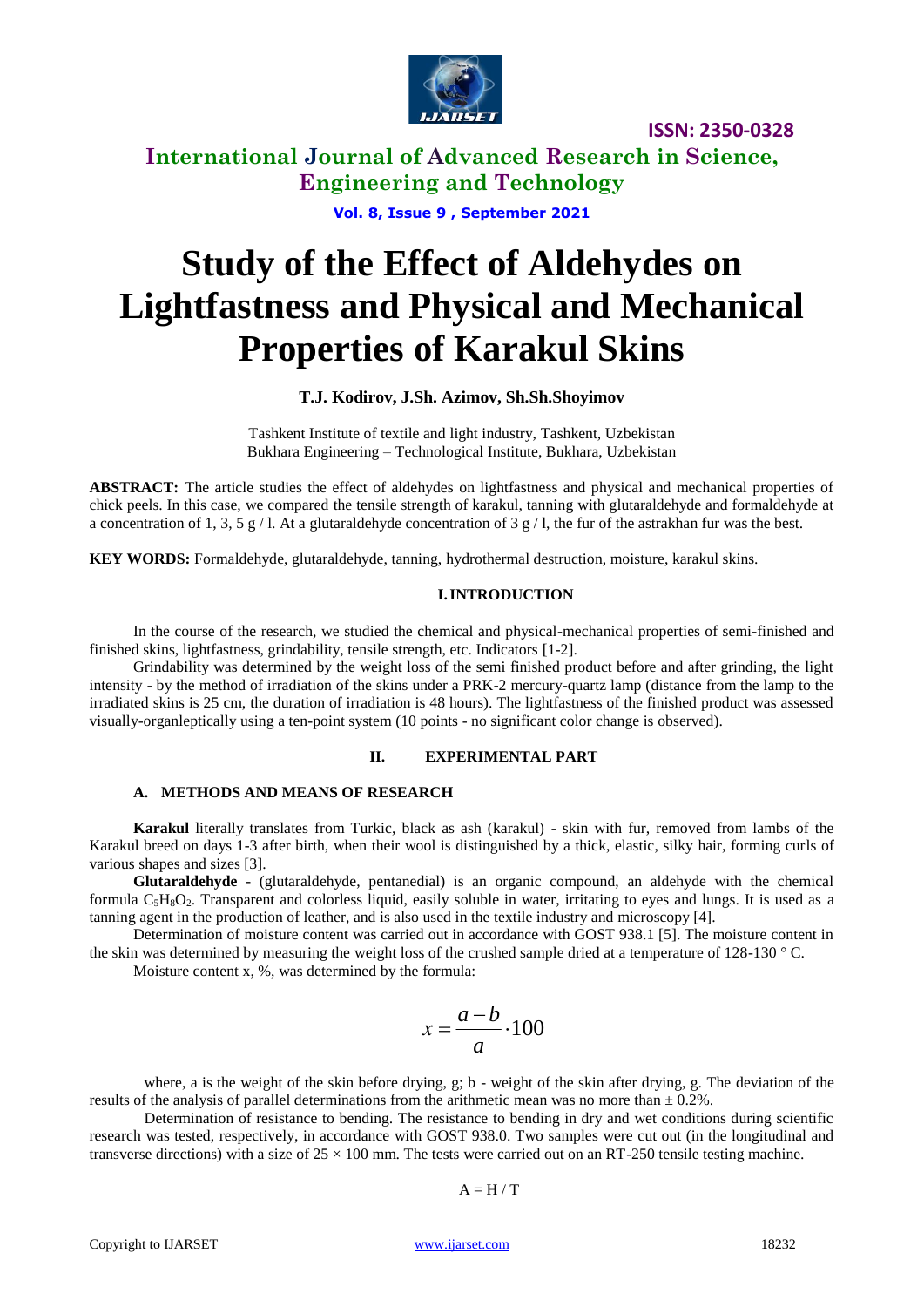

## **International Journal of Advanced Research in Science, Engineering and Technology**

## **Vol. 8, Issue 9 , September 2021**

where H is the bending load of a wet or dry sample, N; T is the thickness of the dry sample, m. The result of the determination was the arithmetic mean of all longitudinal and transverse samples [6].

## **III. RESULTS AND DISCUSSION**

Table 1 shows the research results depending on the properties of the semi-finished product on the consumption of various tanning agents, obtained in the study on six skins in each option.

## **Table 1**

Properties of astrakhan semi-finished product, depending on consumption of various tanning agents at a moisture content of 45%

|       | Index                                               | Aldehyde consumption, $g/1$ |       |       |                |       |       |  |
|-------|-----------------------------------------------------|-----------------------------|-------|-------|----------------|-------|-------|--|
| $N_2$ |                                                     | Formaldehyde                |       |       | Glutaraldehyde |       |       |  |
|       |                                                     | $\mathbf{1}$                | 3     | 5     | $\mathbf{1}$   | 3     | 5     |  |
| 1.    | Strength limit when stretched, MPa                  | 0,641                       | 0,653 | 0,648 | 0,817          | 0,826 | 0,820 |  |
| 2.    | Stress when cracks appear in the face layer,<br>MPa | 0,252                       | 0,264 | 0,259 | 0,274          | 0,293 | 0,83  |  |
| 3.    | Elongation at stress<br>4,9 MPa, %                  | 45,6                        | 43,8  | 44,0  | 44,1           | 40,7  | 42,4  |  |
| 4.    | ydrothermal destruction, <sup>o</sup> C             | 76                          | 79    | 82    | 75             | 78    | 81    |  |
| 5.    | Chromium oxide, %                                   | 4,8                         | 5,1   | 5,2   | 5,1            | 5,2   | 5,3   |  |
| 6.    | Lightfastness, points                               | 7                           | 9     | 8     | 8              | 10    | 9     |  |

The selection of samples for physical and mechanical tests was made from the corresponding areas, the average between the longitudinal and transverse samples.

From the given in table. 2 data determined that the best physical and mechanical properties are achieved at a consumption of glutaraldehyde 3.0 g / l. The decrease in the strength parameters of skins treated with glutaraldehyde in an amount of more than 3.0  $g / 1$  can be explained by the increasing structuring action of the aldehyde. Glutaraldehyde in this case reduces the physical ability of structural elements to orientate, which leads to a decrease in the strength of the astrakhan dermis.

To compare the indicators of physical and mechanical properties and chemical analysis of finished astrakhan skins when treated with aldehydes, studies were carried out on 36 skins by the method of alternating half-wines. Control half-skins were treated with formaldehyde, experimental ones with glutaraldehyde (1.0-5.0 g / l each). The rest of the processes and operations of the technology were identical in the established methods. The research results are shown in table. 2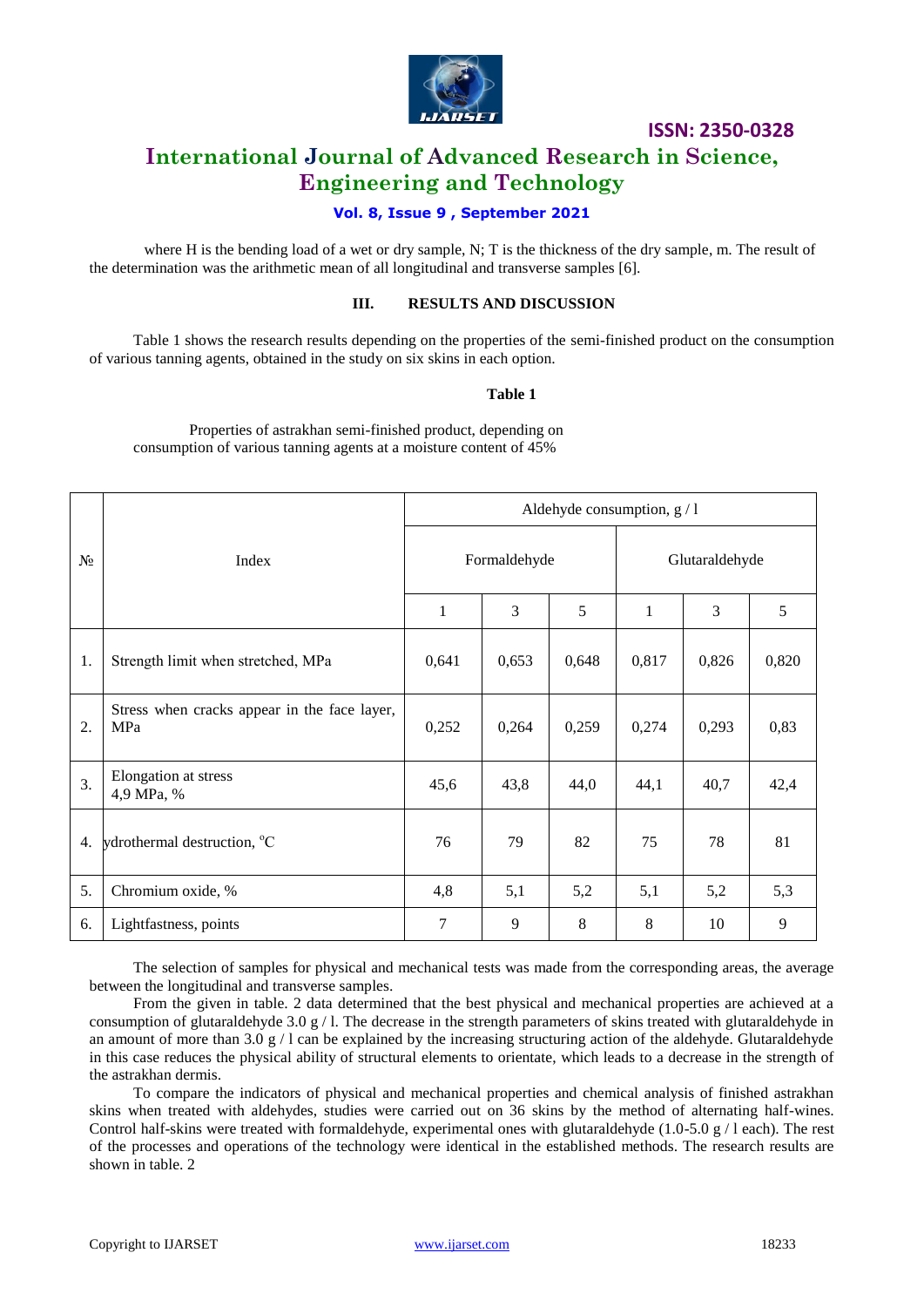

## **ISSN: 2350-0328 International Journal of Advanced Research in Science, Engineering and Technology**

## **Vol. 8, Issue 9 , September 2021**

## **Table 2**

Physical and mechanical properties and chemical analysis of finished astrakhan skins tanned with aldehydes at a moisture content of 14%

| $N_2$            | Index                                                      | Aldehyde consumption, g / 1 |       |       |                |                |       |  |
|------------------|------------------------------------------------------------|-----------------------------|-------|-------|----------------|----------------|-------|--|
|                  |                                                            | Formaldehyde                |       |       | Glutaraldehyde |                |       |  |
|                  |                                                            | 1                           | 3     | 5     | $\mathbf{1}$   | $\overline{3}$ | 5     |  |
| 1.               | Strength limit when stretched, MPa                         | 1,0                         | 1,3   | 1,2   | 1,3            | 1,6            | 1,4   |  |
| $\overline{2}$ . | Stress when cracks appear in the face layer, MPa           | 0,326                       | 0,341 | 0,337 | 0,348          | 0,365          | 0,354 |  |
| 3.               | Elongation at stress<br>4,9 MPa, %                         | 19,0                        | 18,3  | 18,7  | 16,5           | 17,3           | 17,8  |  |
| 4.               | Resistance to repeated bending: revolutions,<br>$min^{-1}$ | 3956                        | 4723  | 4117  | 4872           | 5216           | 5032  |  |
| 5.               | Average thickness, mm                                      | 1,3                         | 1,3   | 1,4   | 1,4            | 1,6            | 1,6   |  |
| 6.               | Grindability, $\text{kg/m}^2$                              | 0,037                       | 0,047 | 0,043 | 0,053          | 0,067          | 0,058 |  |
| 7.               | Chromium oxide, %                                          | 3,1                         | 3,5   | 3,8   | 3,6            | 3,8            | 4,1   |  |
| 8.               | Hydrothermal destruction, <sup>o</sup> C                   | 74                          | 83    | 86    | 78             | 80             | 82    |  |

The results obtained allow us to conclude that the physical, mechanical and chemical indicators of the experimental and control karakul skins are within the limits of the state standard.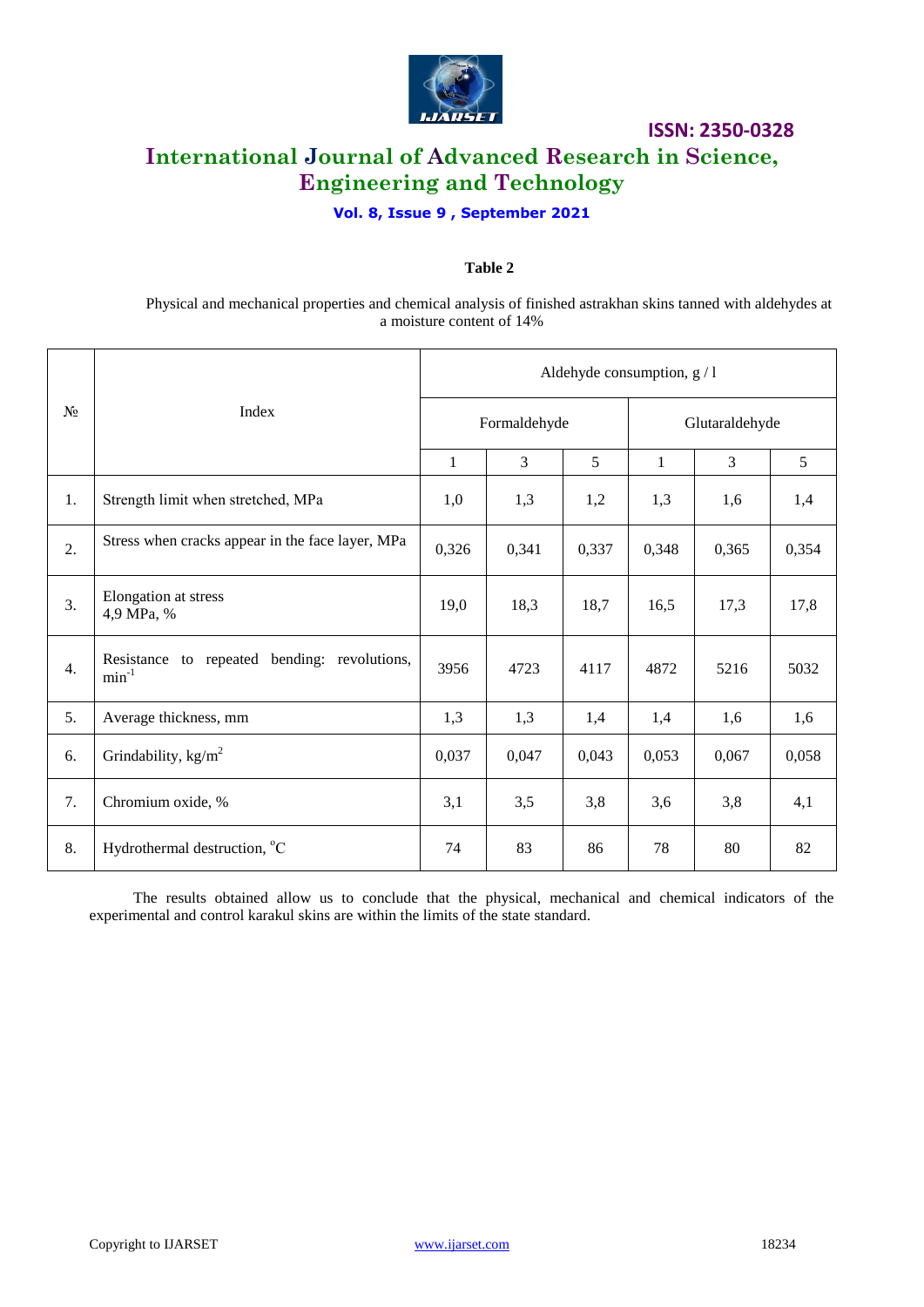

# **International Journal of Advanced Research in Science, Engineering and Technology**

**Vol. 8, Issue 9 , September 2021**



**Fig. 1 Dependences of the tensile strength (1-6) of karakul skins over time on the consumption of formaldehyde (1-3) and glutaraldehyde (4-6), g / l: a-1, b-3 and c-5.**

It was also of interest to change the strength properties of kakul skins tanned with acrylic aldehyde over time. Samples of karakul skins immediately after production, and then every 30 days for 6 months.